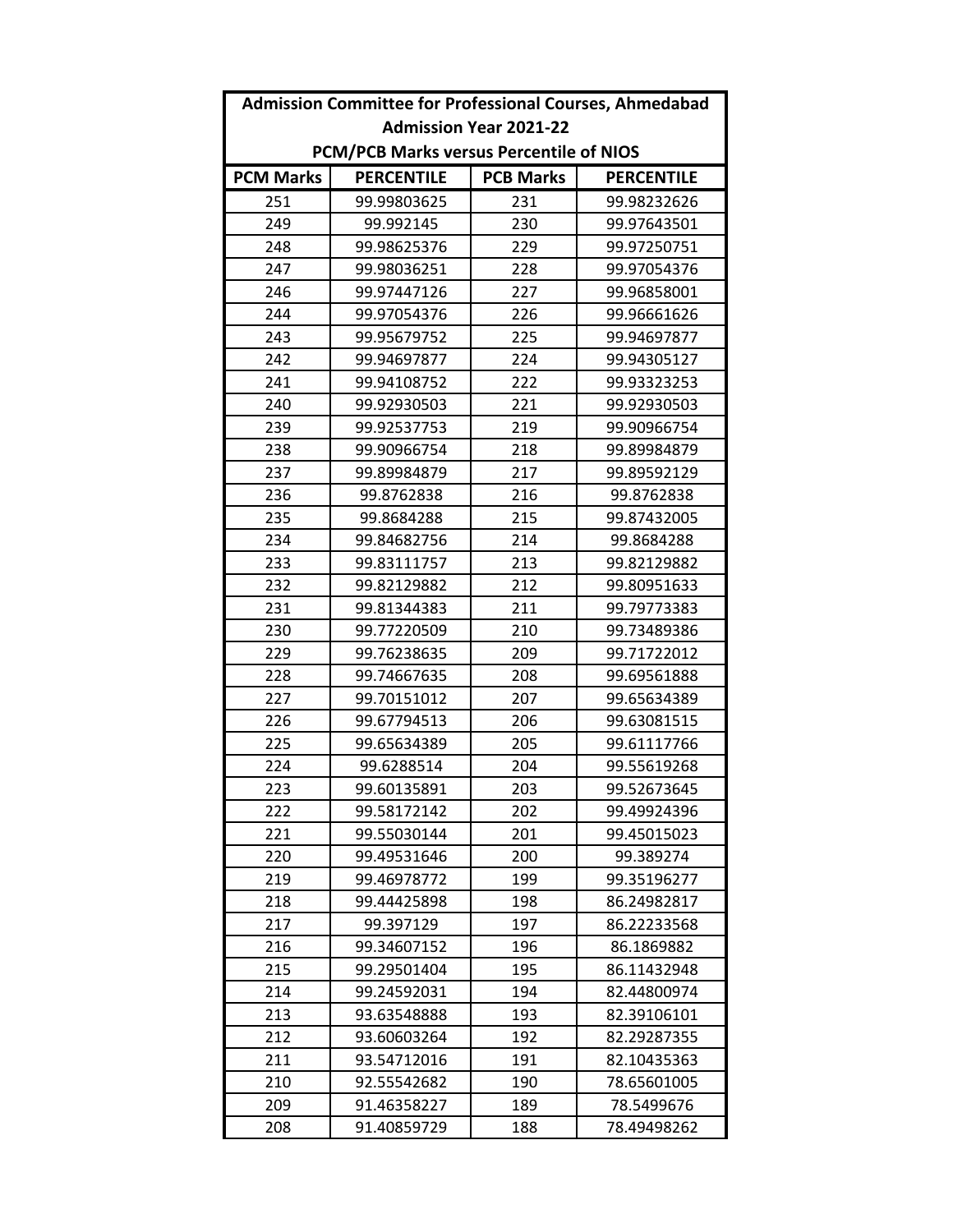| 207 | 91.31433733 | 187 | 77.28727687 |
|-----|-------------|-----|-------------|
| 206 | 89.86509043 | 186 | 69.31249141 |
| 205 | 89.36237064 | 185 | 69.21430395 |
| 204 | 89.27596567 | 184 | 68.87064784 |
| 203 | 89.085482   | 183 | 64.58574711 |
| 202 | 84.61991634 | 182 | 64.46595841 |
| 201 | 84.52565638 | 181 | 64.33438721 |
| 200 | 84.42550517 | 180 | 60.46580131 |
| 199 | 82.85843332 | 179 | 60.23997015 |
| 198 | 80.95556036 | 178 | 60.10447146 |
| 197 | 80.86130039 | 177 | 57.25703513 |
| 196 | 80.53531803 | 176 | 56.52848418 |
| 195 | 78.22398523 | 175 | 56.33996426 |
| 194 | 78.09241404 | 174 | 56.14555309 |
| 193 | 77.97458909 | 173 | 54.6609587  |
| 192 | 75.68682128 | 172 | 54.31926634 |
| 191 | 75.38244015 | 171 | 54.08165269 |
| 190 | 75.2685427  | 170 | 53.87938652 |
| 189 | 74.40449306 | 169 | 52.74041199 |
| 188 | 73.62095713 | 168 | 52.3731909  |
| 187 | 73.41279972 | 167 | 52.18270722 |
| 186 | 73.25569978 | 166 | 51.94116607 |
| 185 | 72.33666516 | 165 | 50.94554523 |
| 184 | 71.90267659 | 164 | 50.72167783 |
| 183 | 71.77699664 | 163 | 50.48995542 |
| 182 | 71.62186046 | 162 | 50.1855743  |
| 181 | 70.83243328 | 161 | 49.43934961 |
| 180 | 70.60267463 | 160 | 49.22137345 |
| 179 | 70.44361094 | 159 | 48.96215855 |
| 178 | 70.26294602 | 158 | 48.59493745 |
| 177 | 69.67185751 | 157 | 47.95279147 |
| 176 | 69.46173635 | 156 | 47.70339532 |
| 175 | 69.27321642 | 155 | 47.46970917 |
| 174 | 69.04542152 | 154 | 46.95127938 |
| 173 | 68.493608   | 153 | 46.4328496  |
| 172 | 68.29919683 | 152 | 46.16381596 |
| 171 | 68.12442315 | 151 | 45.86139858 |
| 170 | 67.81807828 | 150 | 45.3429688  |
| 169 | 67.41747344 | 149 | 45.10339139 |
| 168 | 67.22306227 | 148 | 44.83828525 |
| 167 | 67.0404336  | 147 | 44.40036918 |
| 166 | 66.69677749 | 146 | 44.03314809 |
| 165 | 66.39632386 | 145 | 43.7621507  |
| 164 | 66.17245645 | 144 | 43.3988571  |
| 163 | 65.96233529 | 143 | 43.03359975 |
| 162 | 65.60296919 | 142 | 42.76849361 |
| 161 | 65.44979675 | 141 | 42.45232999 |
|     |             |     |             |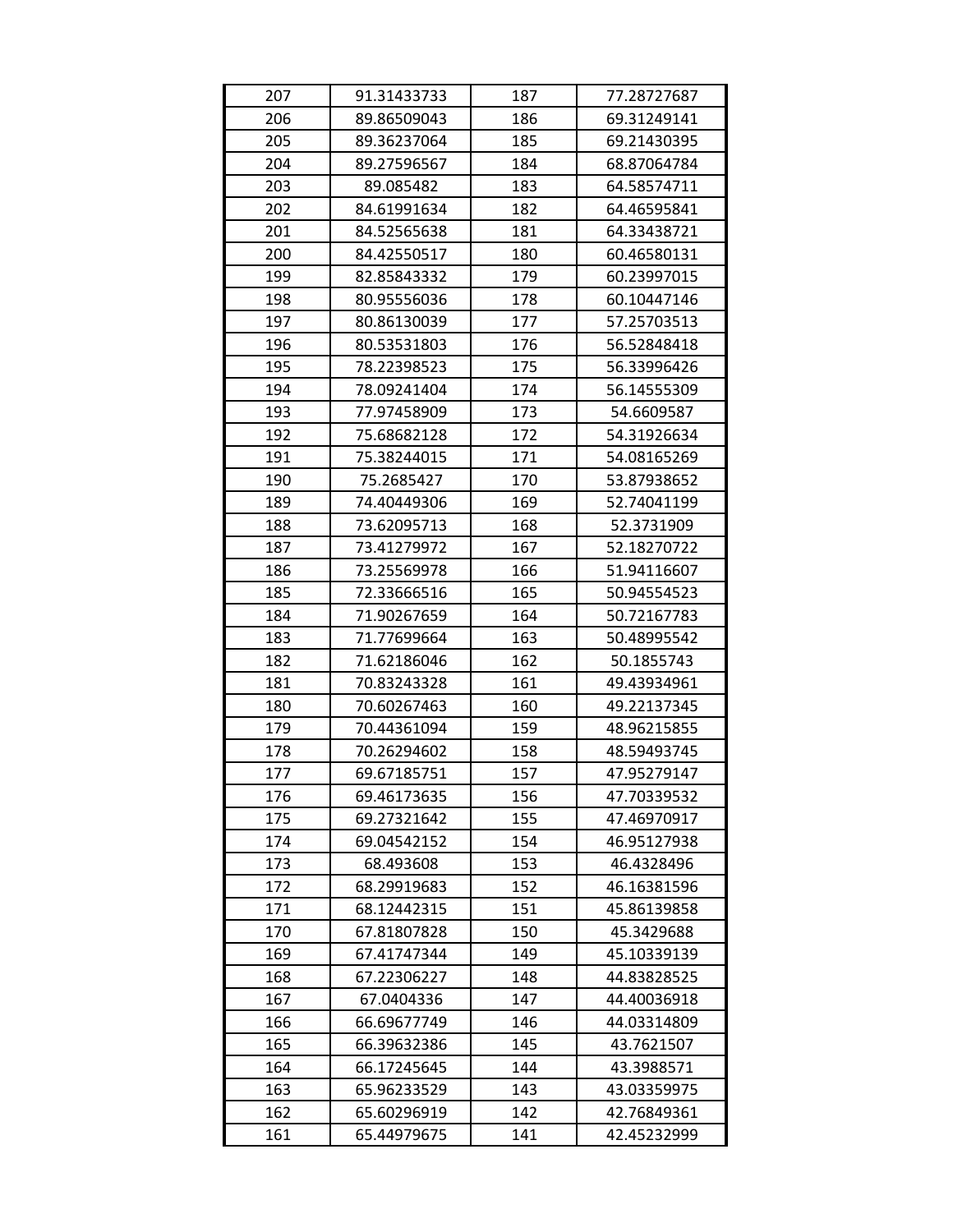| 160 | 65.26520433 | 140 | 42.07921764 |
|-----|-------------|-----|-------------|
| 159 | 64.99224319 | 139 | 41.74145278 |
| 158 | 64.7291008  | 138 | 41.4547454  |
| 157 | 64.50719714 | 137 | 41.15232802 |
| 156 | 64.31082222 | 136 | 40.70655696 |
| 155 | 63.9985861  | 135 | 40.38057459 |
| 154 | 63.7668637  | 134 | 40.01531724 |
| 153 | 63.60780001 | 133 | 39.70308112 |
| 152 | 63.34269387 | 132 | 35.99159515 |
| 151 | 63.11489897 | 131 | 35.72256151 |
| 150 | 62.9087053  | 130 | 35.40443415 |
| 149 | 62.72411288 | 129 | 35.13147301 |
| 148 | 62.46097048 | 128 | 33.35035249 |
| 147 | 62.12713312 | 127 | 33.07739136 |
| 146 | 61.92290321 | 126 | 32.76908273 |
| 145 | 61.7029633  | 125 | 32.41364413 |
| 144 | 61.34556094 | 124 | 28.68252067 |
| 143 | 61.10598354 | 123 | 28.43116077 |
| 142 | 60.89586238 | 122 | 28.16998213 |
| 141 | 60.67199497 | 121 | 25.65441942 |
| 140 | 60.2340789  | 120 | 25.35200204 |
| 139 | 60.04359523 | 119 | 25.13206213 |
| 138 | 59.84132907 | 118 | 23.24686291 |
| 137 | 59.56836793 | 117 | 22.86393182 |
| 136 | 59.18347309 | 116 | 22.61257192 |
| 135 | 59.00084441 | 115 | 22.40441451 |
| 134 | 58.75144827 | 114 | 21.31256996 |
| 133 | 58.39011841 | 113 | 21.06121006 |
| 132 | 47.83103902 | 112 | 20.77253893 |
| 131 | 47.66412034 | 111 | 20.48975905 |
| 130 | 47.35777546 | 110 | 19.64731065 |
| 129 | 47.11230682 | 109 | 19.43326198 |
| 128 | 43.07091098 | 108 | 19.17601084 |
| 127 | 42.88435481 | 107 | 18.93643344 |
| 126 | 42.52891621 | 106 | 18.32767119 |
| 125 | 41.93193645 | 105 | 18.11362253 |
| 124 | 34.46183453 | 104 | 17.86029888 |
| 123 | 34.27724211 | 103 | 17.569664   |
| 122 | 33.96500599 | 102 | 17.02374173 |
| 121 | 29.37376038 | 101 | 16.81754806 |
| 120 | 29.03599552 | 100 | 16.55244192 |
| 119 | 28.79249062 |     |             |
| 118 | 25.55230446 |     |             |
| 117 | 25.16937337 |     |             |
| 116 | 24.89052098 |     |             |
| 115 | 24.69021857 |     |             |
| 114 | 23.26846415 |     |             |
|     |             |     |             |